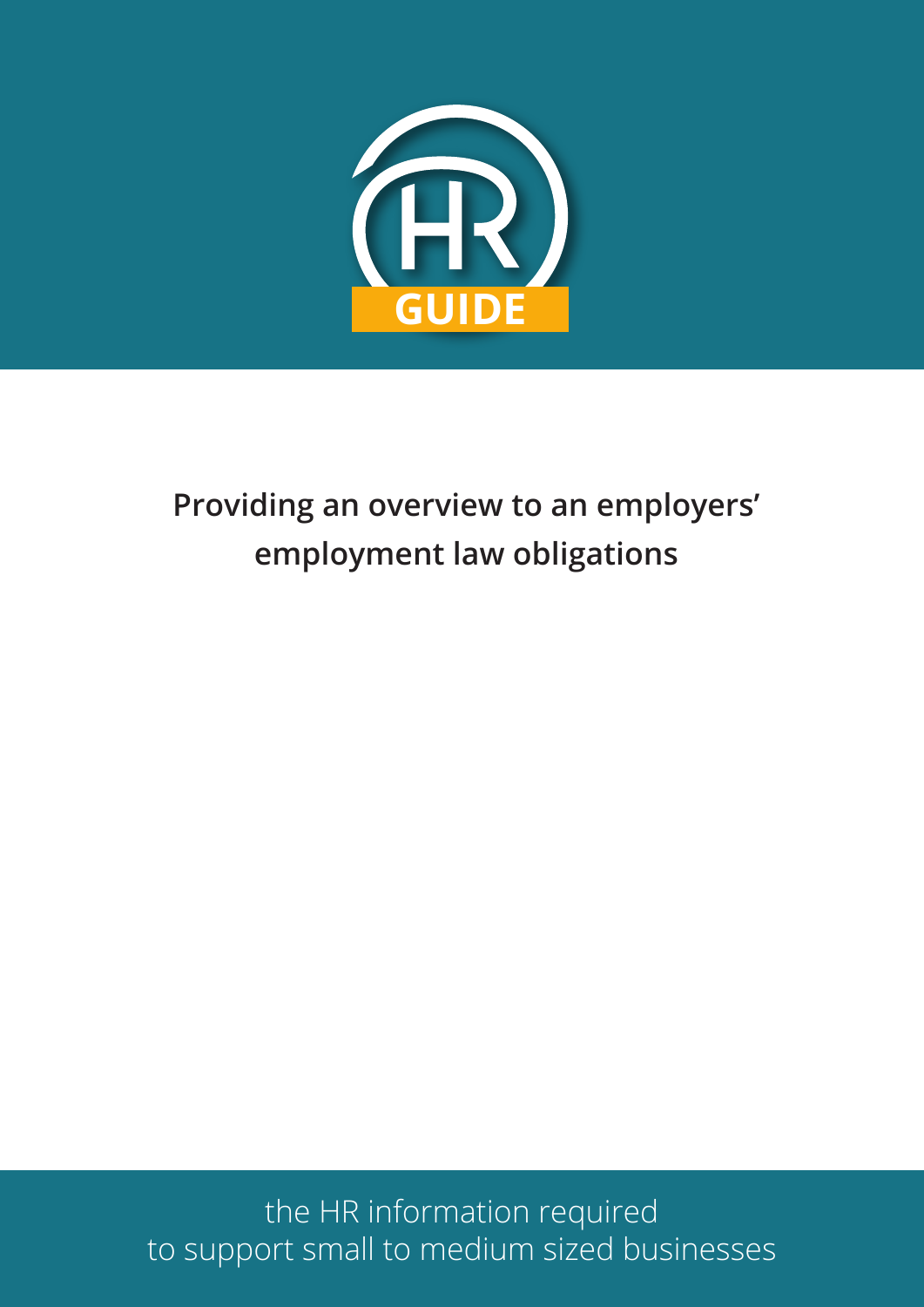# **HR Guide**

Our HR Guide is a very quick summary of the main points of employment law. This pdf document is intended to provide an overview and is not intended to be a complete guide to an employers' employment law obligations.

Subscribe to www.HRGuide.co.uk to get access to a complete suite of HR Policies. Forms, Template Letters and HR How to Guides on every aspect of people management.

# **Contents**

- **1. Recruitment Guidelines**
- **2. Employee Induction**
- **3. Contracts of Employment**
- **4. Managing Maternity, Paternity and Adoption leave plus Managing Sickness Absence**
- **5. Managing Poor Performance**

# **1. Recruitment Guidelines**

Hiring the best person for the job requires planning, preparation, organisation and working through a carefully thought-out and practical process.

- **lob description**
- **•** Person specification
- **•** Job application form
- **•** Equality & diversity monitoring form
- **•** Job offer letter template /Written Statement of Terms and Conditions of Employment
- **•** Information about the employer

This checklist gives a brief overview of the steps to follow in recruiting a candidate who should prove to be the correct choice. It is a template an employer can adapt or develop to meet its needs. It is best used in conjunction with our Recruitment HR How to Guide – Happy Reading

# **Step 1 - Identify staff needed: where, why and plan for the future**

# **Step 2 - Prepare**

Compile documents for the vacancy:

Download our sample job descriptions, person specification template, sample application form plus Offer Letter Template and sample Contracts of Employment at www.hrguide.co.uk

# **Step 3 - Advertise**

Before drawing up the job ad, decide factors such as how candidates should apply, who will sift applications and the rate of pay. Then, choose where to advertise in at least two different channels. Compile the job ad, carefully ensuring the wording is not discriminatory.

### *Use our online recruitment portal to manage your recruitment (see HRGuide.co.uk)*

# **Step 4 – Handle applications**

Provide a 'Hard Copy' or an online 'application pack' to applicants – this would usually include:

- **•** application form
- **•** job description
- person specification
- **•** equality & diversity monitoring form
- **•** information pack about organisation

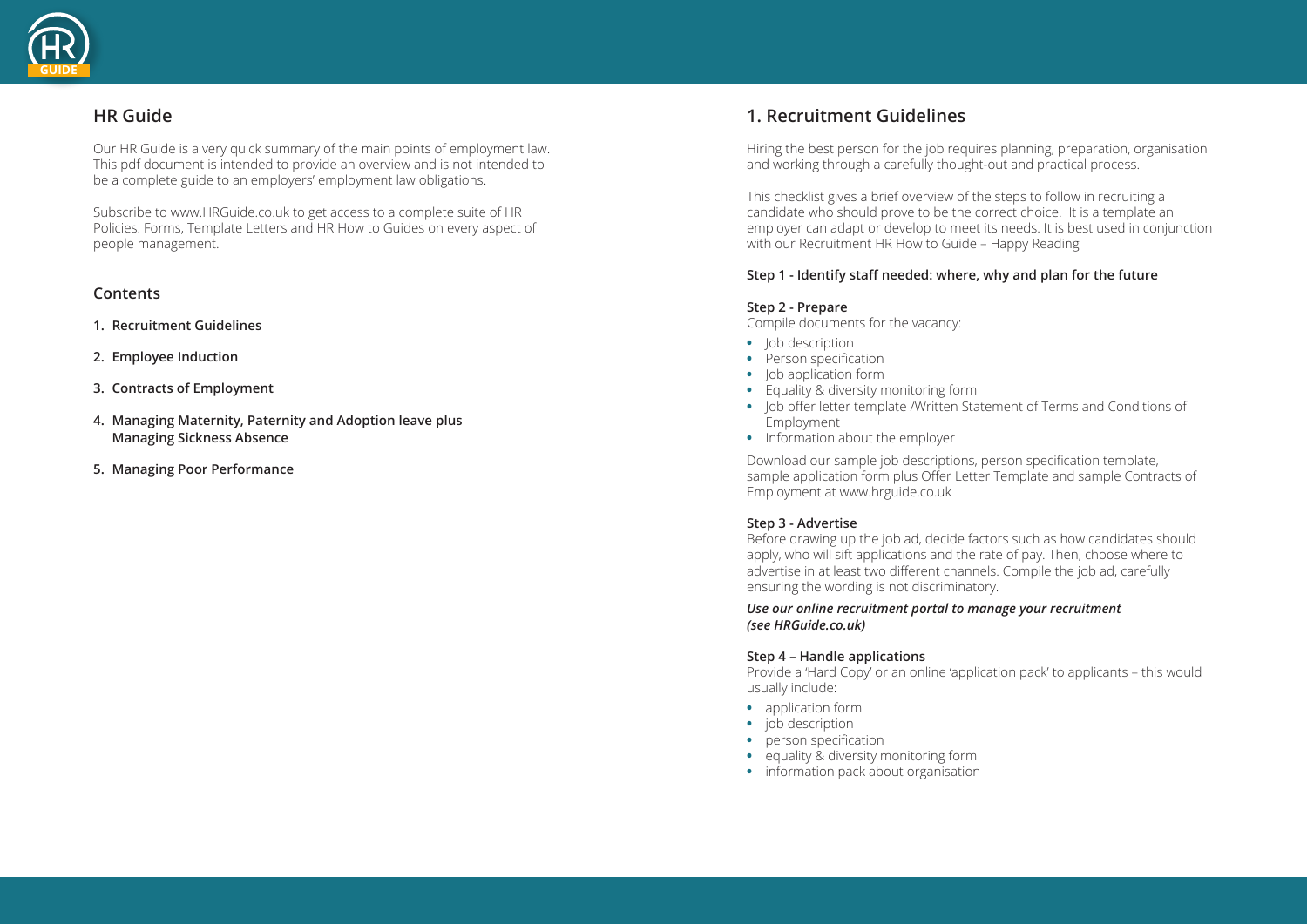# **Step 5 - Run the Selection Process**

- **•** Using the job description, person specification and application forms, at least two people trained for the task should objectively draw up a shortlist of candidates for interview and/or further assessment
- **•** Invite shortlisted candidates for interview/ assessment, and ask whether they need any 'reasonable adjustments', often called 'access requirements', for any part of the recruitment process
- **•** Get ready for the interviews, to be conducted by more than one person trained for the task:
	- plan questions to probe skills and qualities essential for the job
	- decide how candidates' answers will be scored
	- anticipate candidates' questions and have the info ready
	- plan any selection tests/ presentations etc and how they will be scored
	- book a private room which will not be interrupted by telephone calls or visitors
- **•** Conduct the interview:
	- welcome the candidate and give them a little time to get their own materials to hand
	- briefly outline the job and the organisation, then move to the first question
	- ask questions which cannot be answered 'yes' or 'no'. They usually begin with 'what', 'why', 'when' or 'how'
	- listen and make brief notes on key points
	- check the candidate is familiar with the terms and conditions of the job, and finds them acceptable
	- keep to the time frame for the interview, but allow for the candidate's questions
	- tell the candidate when they can expect to hear from the organisation
	- explain that a job offer to the successful candidate will be subject to preemployment checks
	- do not ask for personal information or personal views irrelevant to the job, or potentially discriminatory questions
	- do not ask health-related questions before making a job offer, part from in circumstances allowed in law
	- Select the best candidate for the job using the scoring method decided at the start of Step 5
- Send the successful candidate a job offer letter and explain preemployment checks will have to be made
- **•** Make pre-employment checks such as the candidate's right to work in the UK and references. See our HRGuide Template, Outline of a Pre-Employment Checklist
- **•** Resolve any employment contract queries
- **•** Before the recruit starts their new job:
	- give them their Written Statement of Terms and Conditions of Employment to avoid disagreements or misunderstandings
	- policies
- **•** Write to unsuccessful candidates and give carefully considered feedback if requested

# **Step 6 – Complete Final Details**



# **2. Employee Induction**

Once you have recruited a new employee it is essential they get a thorough induction to ensure they understand the Company, their Function, their role and the rules and procedures the Company operates by.

This checklist should ensure that both the new employee and their line manager know what has or has not been covered at any given time.

They both need a copy which should be kept up to date, so they can follow what is happening. It can also act as a reminder of anything that needs particular attention.

While a checklist is helpful, it should not turn the induction into a tick-box exercise. It should be the responsibility of both management and the new starter to ensure all items are properly covered.

- remind them where to find out about the organisation's procedures and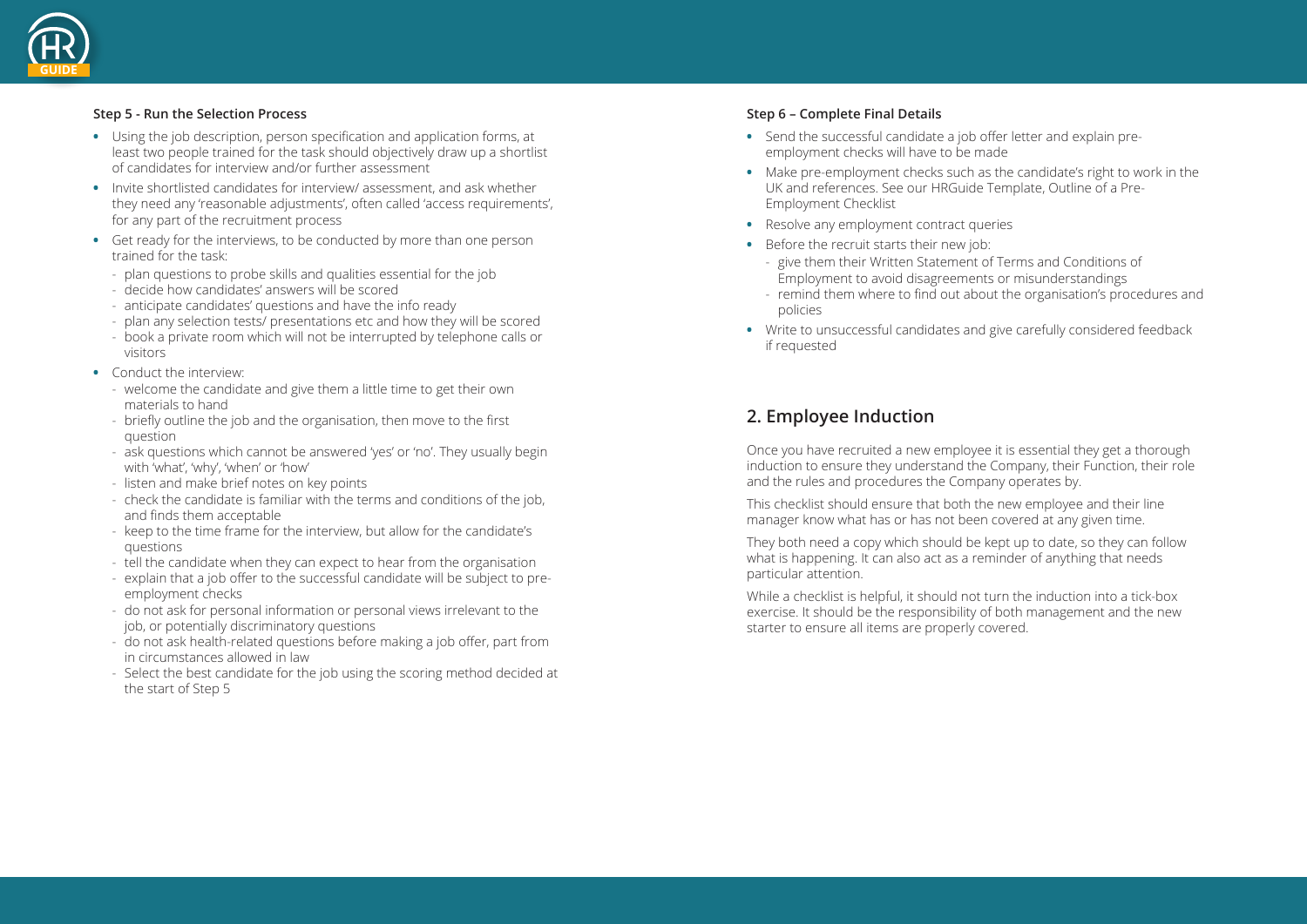

# **Employee Induction template Checklist**

Name of **Job employee: title:**

**Start Date: Date induction completed:** (Line Manager and new starter signature)

#### **Line Manager Name:**

| <b>First day</b>                                                                                 | <b>Carried out by Date</b> |             | <b>Notes</b> |
|--------------------------------------------------------------------------------------------------|----------------------------|-------------|--------------|
| Welcomed by                                                                                      |                            |             |              |
| Show new employee where they will be working                                                     |                            |             |              |
| Introduce them to their line manager, colleagues,<br>including their 'buddy' and senior managers |                            |             |              |
| Show new employee rest of organisation<br>including facilities                                   |                            |             |              |
| Deal with any key matters such as their P45,<br>National Insurance number and security card      |                            |             |              |
| Outline health & safety                                                                          |                            |             |              |
| <b>First week</b>                                                                                | Carried out by             | <b>Date</b> | <b>Notes</b> |
| Introduction to the company<br>1. Who's who, how it works and what it produces                   |                            |             |              |
| 2. Future plans and developments                                                                 |                            |             |              |
| 3. Brief history                                                                                 |                            |             |              |

# **New employee's job**

- **•** Explain it fully, how it fits in the organisation and work practices
- **•** Outline expected performance and how it will be assessed
- **•** Training
- **•** Possible opportunities for future development

#### **New employee's terms and conditions of employment**

Run through…

j

- **•** them to ensure they understand and have them in writing
- **•** This includes details of any probationary period
- **•** … and hours, breaks, holidays and when they will get paid
- **•** Pension information

### **First week**

#### **Rules and Policies**

If the new employee is on probation, then it's decision time – will they stay or go?

- The organisation's important rules on:
- **•** job performance
- **•** discipline
- absence, including because of illness and sick pay
- **•** complaints against staff, such as bullying and harassment
- Other important rules such as use of the company internet, email and phones
- **•** Periods of notice
- Maternity/paternity/parental leave/shared pare provisions
- Details such as dress code, parking, smoking and the canteen
- **•** Complete documentation on new employee's appointment for their personnel file to be kept Also say where more details can be found

#### **Health & Safety**

Detailed training on health & safety in the organis

#### **First month**

The organisation's commitment to being an equal opportunities employer

Details of any employee representation, including any trade union membership

Towards the end of four weeks, an informal meet with the line manager to assess how the new star is adjusting to their role, and whether they have an particular coaching or training needs, or other concern

#### **At three months**

Review with the line manager how the new starter is settling in and performing

This is also an opportunity to pinpoint any development needs, set timescales for achieving them and adjust work targets if required

#### **At six months**

If they're staying, it's time for the line manager to look to the next six months, any new work objection and any experience, coaching or training needs

#### **At 12 months**

- Ask the employee for feedback on their induction – what worked well?
- What could be improved?

|                             | Carried out by Date        | <b>Notes</b> |
|-----------------------------|----------------------------|--------------|
|                             |                            |              |
|                             |                            |              |
| bay                         |                            |              |
| any                         |                            |              |
| ental                       |                            |              |
| hd                          |                            |              |
| securely                    |                            |              |
| sation                      |                            |              |
|                             | Carried out by Date        | <b>Notes</b> |
| I                           |                            |              |
| r<br>D                      |                            |              |
| ing<br>ter<br>iny<br>ncerns |                            |              |
|                             | <b>Carried out by Date</b> | <b>Notes</b> |
| r                           |                            |              |
|                             | Carried out by Date        | <b>Notes</b> |
| ves,                        |                            |              |
|                             | Carried out by Date        | <b>Notes</b> |
|                             |                            |              |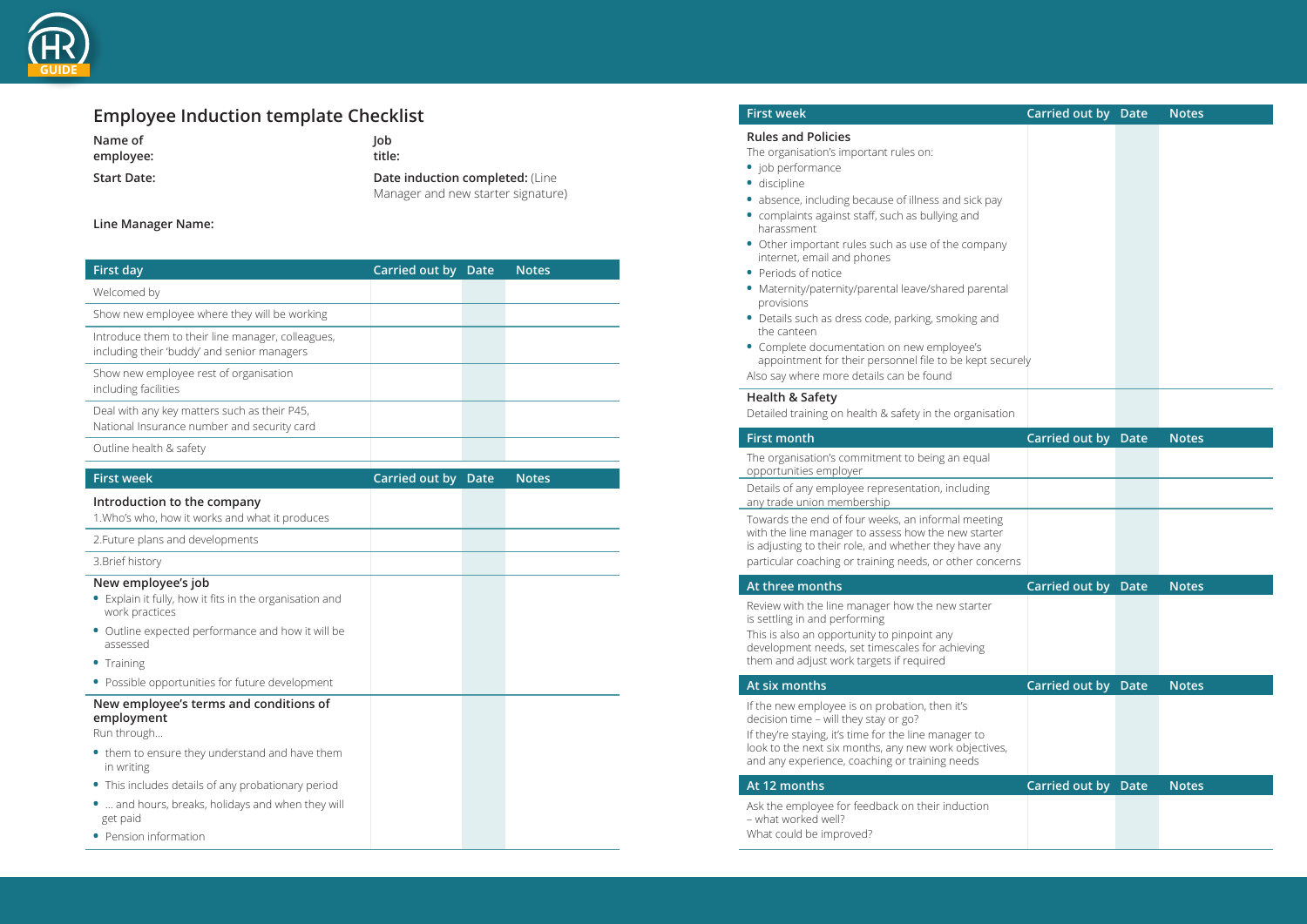# **3. Contracts of Employment**

# **What an employment contract is**

An employment contract is a legal relationship between an employer and an employee.

# **What an employer must provide in writing**

By law, an employer must provide anyone who is classed as an employee with the terms of their employment in writing (a 'written statement of employment particulars').

This document must contain a summary of the main terms of employment which includes:

- **•** the employer's name
- **•** the employee or worker's name
- the start date (the day the employee or worker starts work)
- **•** the date that 'continuous employment' (working for the same employer without a significant break) started for an employee
- **•** job title, or a brief description of the job
- **•** the employer's address
- **•** the places or addresses where the employee or worker will work
- **•** pay, including how often and when (for example, £1,000 per month, paid on the last Friday of the calendar month)
- **•** working hours, including which days the employee or worker must work and if and how their hours or days can change
- **•** holiday and holiday pay, including an explanation of how its calculated if the employee or worker leaves
- **•** the amount of sick leave and pay (if this information is not included in the document, the employer must state where to find it)
- **•** any other paid leave (if this information is not included in the document, the employer must state where to find it)
- **•** any other benefits, including non-contractual benefits such as childcare vouchers or company car schemes
- **•** the notice period either side must give when employment ends
- how long the job is expected to last (if it's temporary or fixed term)
- any probation period, including its conditions and how long it is
- **•** if the employee will work abroad, and any terms that apply
- **•** training that must be completed by the employee or worker, including training the employer does not pay for

# **Terms that can be provided later**

Employers can provide some terms in instalments. Instalments do not have to be given at the same time but must be provided no later than 2 months after the beginning of the employment.

The terms that can be given in instalments are:

- **•** pension arrangements (if this information is not included in the document, the employer must state where the employee can find it)
- **•** any terms and conditions that apply to other employees too (known as 'collective agreements')
- **•** details of any training provided by the employer that is not compulsory (if this information is not included in the document, the employer must state where to find it)
- **•** disciplinary rules and disciplinary and grievance procedures

*Download our Sample Contracts of Employment and HR How to Guide to develop your own bespoke Contracts*

# **4. Managing Maternity, Paternity and Adoption leave plus Managing Sickness Absence**

*Download our HR How to Guide on all these topics in order to successfully manage your employees*

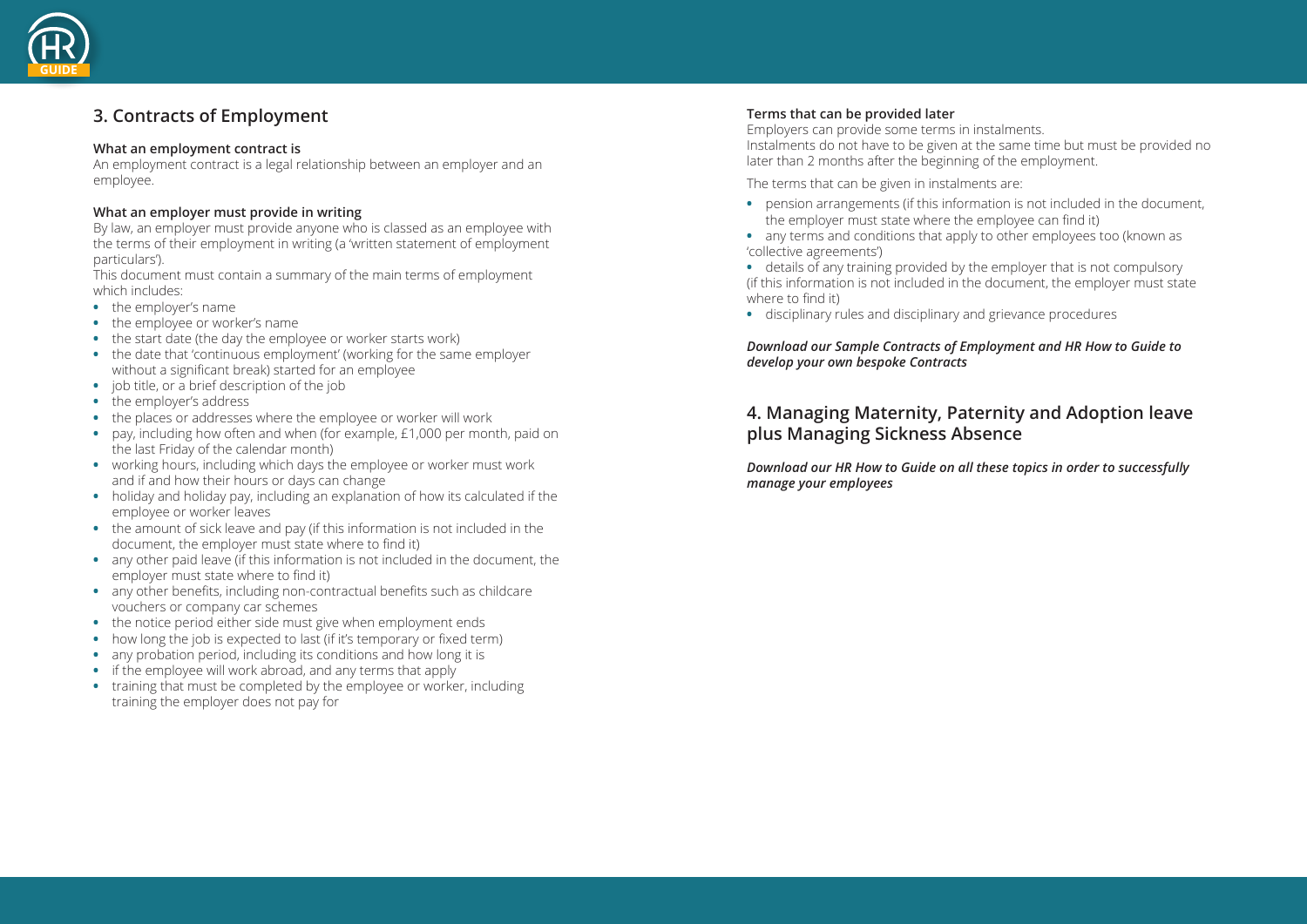# **5. Managing Poor Performance**

- **•** unacceptable or improper behaviour ('misconduct')
- performance ('capability')

A disciplinary procedure is a formal way for an employer to deal with an employee's:

Before starting a disciplinary procedure, the employer should first see whether the problem can be resolved in an informal way. This can often be the quickest and easiest solution.

The employer could try solving the issue with their employee by:

- **•** privately talking with them and any other staff involved
- **•** listening to their point of view
- **•** agreeing improvements to be made
- **•** setting up a training or development plan if it is a performance issue

### **Dealing with capability issues**

Capability or performance is about an employee's ability to do the job and is based on:

**•** support, training and encouragement to improve

Whether the employer deals with the issue under a capability or disciplinary procedure, they must do so fairly.

### **What counts as misconduct**

Misconduct is when an employee's inappropriate behaviour or action breaks workplace rules.

Some misconduct examples include:

- **•** bullying, harassment, refusing to do work ('insubordination')
- **•** being absent without permission (some people call it absent without leave or 'AWOL')

### **When there is gross misconduct**

Some acts count as 'gross misconduct' because they are very serious or have very serious effects.

If an employer finds there has been gross misconduct, they should still carry out an investigation and the full disciplinary procedure. They might then decide on dismissal without notice or payment in lieu of notice.

Examples of gross misconduct in the workplace could include:

- **•** fraud or physical violence
- **•** serious lack of care to their duties or other people ('gross negligence')
- **•** serious insubordination, for example refusing to take reasonable orders from a supervisor

# **Following a fair procedure**

If the employer has considered trying to resolve the issue informally but feels they need to start a disciplinary procedure, they must tell the employee straight away.

This should be done in writing and should include:

- **•** sufficient information about the alleged misconduct or poor performance
- **•** possible consequences, for example a written warning

The employee should have this information in time to prepare for a disciplinary meeting. The employer must make sure they follow a full and fair procedure throughout. This is for the protection of the employee, the employer and their business.

# *Download our HR How to Guide on Managing Disciplinary in order to successfully manage instances of Poor Performance.*